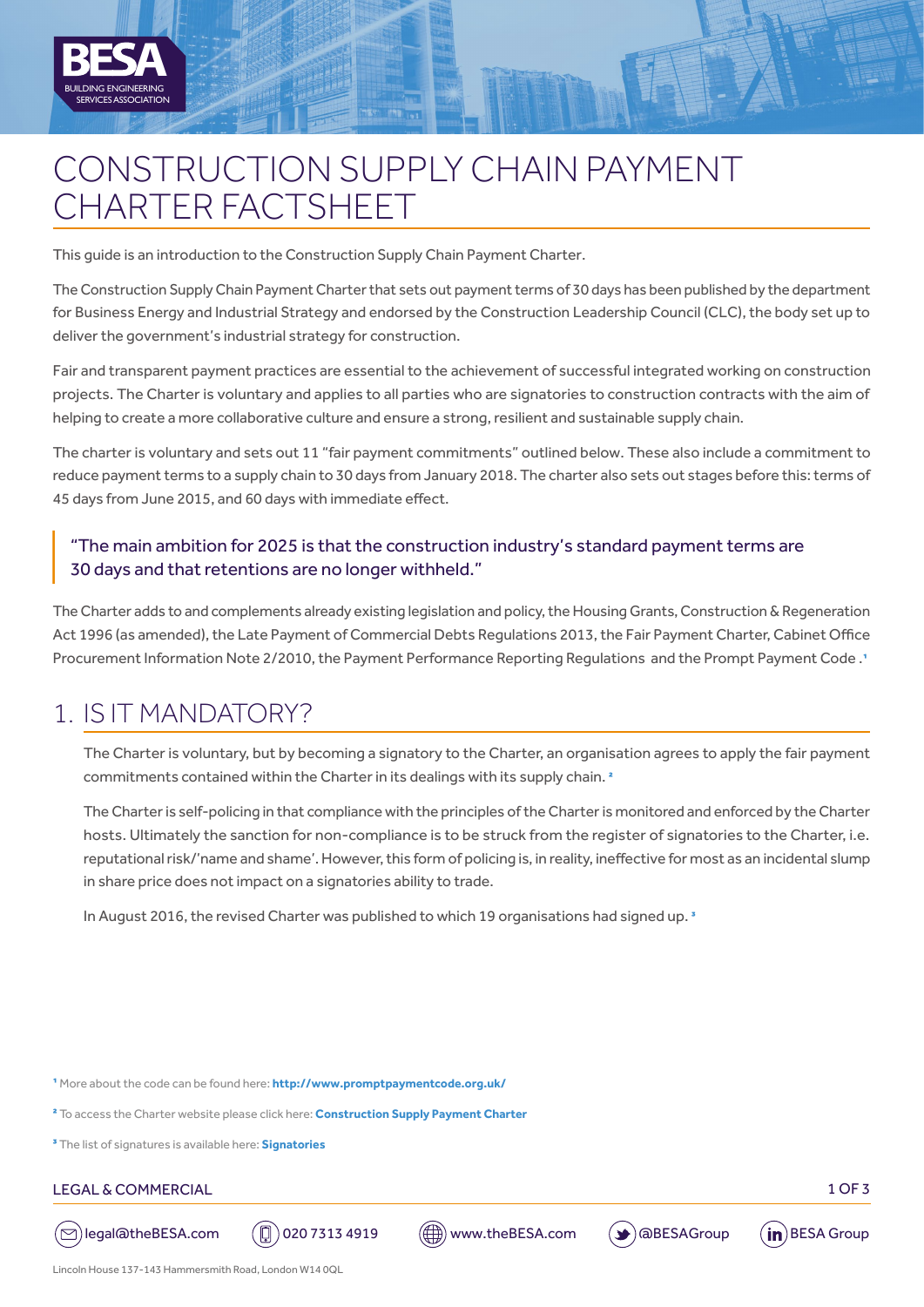# 2. CHARTER: FAIR PAYMENT COMMITMENTS

### Below are 11 commitments to which all signatories will adhere to together with all new construction contracts from 1 January 2015 in order to meet the fair payment Charter.

- 1. We will make correct full payment as and when due for all work properly carried out, or products supplied, in accordance with the contract. We will ensure any withholding of payment due to defects or non-delivery is proportionate, and clearly, specifically and demonstrably justified in line with the arrangements set out in the contract.
- 2. We will not deliberately delay or unreasonably withhold the payment.
- 3. For all new contracts we will ensure that payments are made to our supply chain not more than 60 calendar days from the end of the Calendar month in which the work is carried out or products are supplied. From June 2015 we will ensure that payments are made to our supply chain not more than 45 calendar days from the end of the calendar month. From January 2018 that will decrease to not more than 30 days.
- 4. Public authorities are already required to pay within 30 calendar days. On central Government contracts, payments will be made accordingly:
- 5. We will either not withhold cash retention or ensure that any arrangements for retention with our supply chain are no more onerous than those implemented by the client in the Tier 1 contract. Our ambition is to move to zero retentions by 2025.
	- $\blacktriangleright$  Tier 1 within 14 days
	- D Tier 2 within 19 days
	- $\blacktriangleright$  Tier 3 within 23 days

Of the due date which will be 7 days after the common assessment or valuation date established by the client in the Tier 1 contract

- 6. We will issue any Pay-less notices at the earliest opportunity and no later than 7 days prior to the final date for payment.
- 7. We will have processes in place to enable the effects of contract variations to be agreed promptly and fairly and payments for such variations to be included in the payment immediately following the completion of the varied works.
- 8. We will make payments electronically unless agreed otherwise.
- 9. We will use Project Bank Account on central Government contracts unless there are compelling reasons not to do so and on other contracts where appropriate.
- 10. Where Supply Chain Finance schemes allowing members of the supply chain to secure earlier payment are offered, we will not impose fees or costs for receiving payment within the terms set out in the contract.
- 11. We will adopt a transparent, honest, and collaborative approach when resolving differences and disputes.



LEGAL & COMMERCIAL 2 OF 3

 $(\boxdot)$ legal@theBESA.com  $(\textcircled{\small{\textsf{I}}})$ 020 7313 4919  $(\textcircled{\small{\textsf{I}}})$ www.theBESA.com  $(\blacktriangleright)$ @BESAGroup  $(\text{in})$ BESA Group